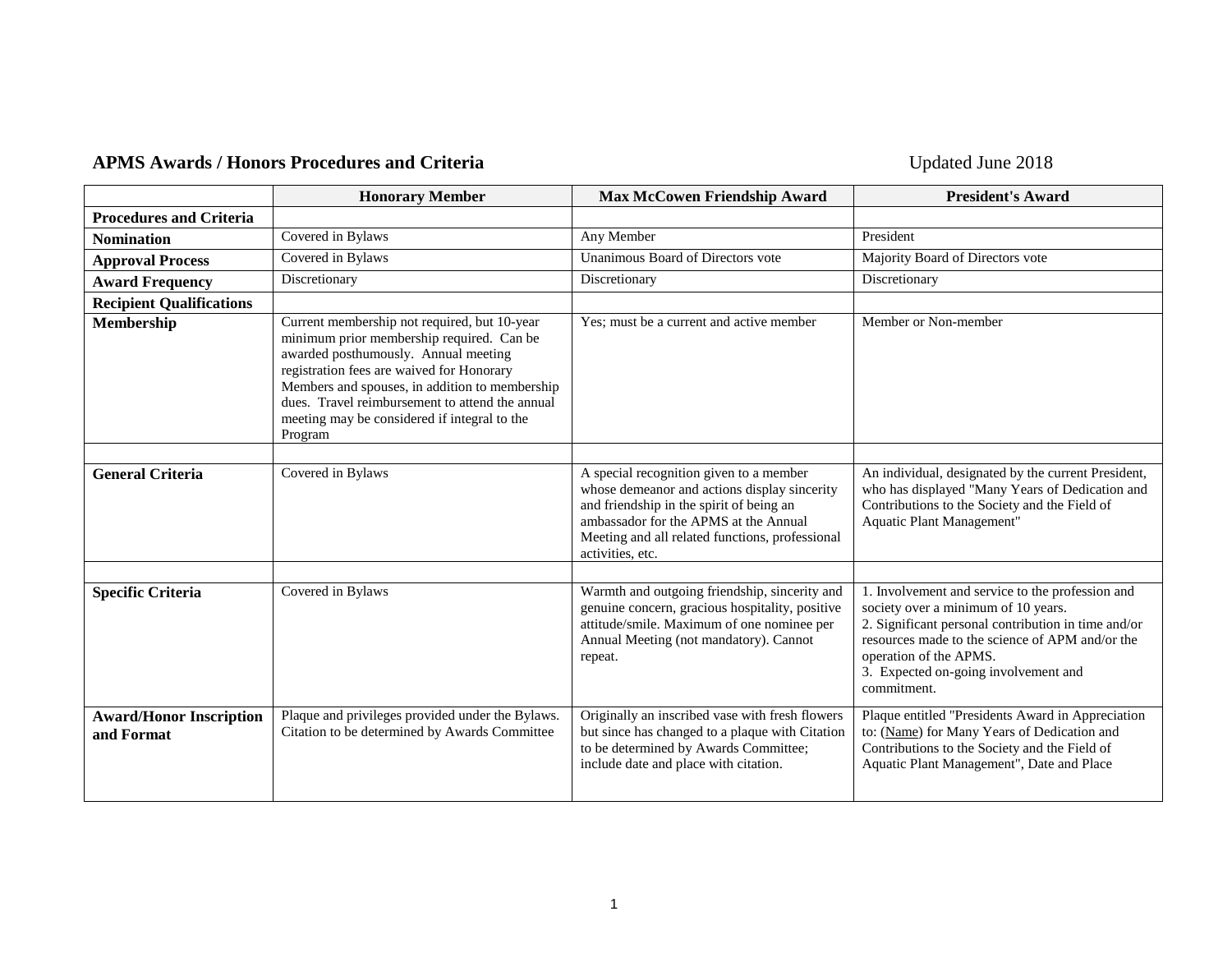|                                              | T. Wayne Miller Distinguished                                                                                                                                                                                                                                                                                                                                                                                                                                                                                                                                                                                                                                                                 | <b>Student Presentation Awards</b>                                                                                                                                                                                                                                                                                                                                                                                       | <b>Best Poster Award (non-student)</b>                                                                                                                      |
|----------------------------------------------|-----------------------------------------------------------------------------------------------------------------------------------------------------------------------------------------------------------------------------------------------------------------------------------------------------------------------------------------------------------------------------------------------------------------------------------------------------------------------------------------------------------------------------------------------------------------------------------------------------------------------------------------------------------------------------------------------|--------------------------------------------------------------------------------------------------------------------------------------------------------------------------------------------------------------------------------------------------------------------------------------------------------------------------------------------------------------------------------------------------------------------------|-------------------------------------------------------------------------------------------------------------------------------------------------------------|
|                                              | <b>Service Award</b>                                                                                                                                                                                                                                                                                                                                                                                                                                                                                                                                                                                                                                                                          |                                                                                                                                                                                                                                                                                                                                                                                                                          |                                                                                                                                                             |
| <b>Procedures and Criteria</b>               |                                                                                                                                                                                                                                                                                                                                                                                                                                                                                                                                                                                                                                                                                               |                                                                                                                                                                                                                                                                                                                                                                                                                          |                                                                                                                                                             |
| <b>Nomination</b>                            | Any Member                                                                                                                                                                                                                                                                                                                                                                                                                                                                                                                                                                                                                                                                                    | Oral presentation and poster accepted by<br>Program Committee                                                                                                                                                                                                                                                                                                                                                            | Submission accepted by Program Chair                                                                                                                        |
| <b>Approval Process</b>                      | Majority Board of Directors vote                                                                                                                                                                                                                                                                                                                                                                                                                                                                                                                                                                                                                                                              | Judging criteria set by Student Affairs<br>Committee                                                                                                                                                                                                                                                                                                                                                                     | Judging by assigned students                                                                                                                                |
| <b>Award Frequency</b>                       | Discretionary                                                                                                                                                                                                                                                                                                                                                                                                                                                                                                                                                                                                                                                                                 | Once per year at Annual Meeting                                                                                                                                                                                                                                                                                                                                                                                          | Once per year at Annual Meeting                                                                                                                             |
| <b>Recipient Qualifications</b>              |                                                                                                                                                                                                                                                                                                                                                                                                                                                                                                                                                                                                                                                                                               |                                                                                                                                                                                                                                                                                                                                                                                                                          |                                                                                                                                                             |
| <b>Membership</b>                            | Member or Non-member                                                                                                                                                                                                                                                                                                                                                                                                                                                                                                                                                                                                                                                                          | Not required but encouraged                                                                                                                                                                                                                                                                                                                                                                                              | Not required but encouraged                                                                                                                                 |
|                                              |                                                                                                                                                                                                                                                                                                                                                                                                                                                                                                                                                                                                                                                                                               |                                                                                                                                                                                                                                                                                                                                                                                                                          |                                                                                                                                                             |
| <b>General Criteria</b>                      | An individual recognized for "Service to the<br>Society and the Profession"                                                                                                                                                                                                                                                                                                                                                                                                                                                                                                                                                                                                                   | Student must be enrolled in an accredited<br>college or university and actively engaged in<br>undergraduate or graduate studies related to<br>some aspect of aquatic plant management                                                                                                                                                                                                                                    | Poster may be hard copy or an e-poster; contest<br>open to non-student conference delegates only.<br>Poster must be relevant to aquatic plant<br>management |
|                                              |                                                                                                                                                                                                                                                                                                                                                                                                                                                                                                                                                                                                                                                                                               |                                                                                                                                                                                                                                                                                                                                                                                                                          |                                                                                                                                                             |
| <b>Specific Criteria</b>                     | 1. Successful completion of a relatively short-<br>term project(s) taking considerable time, strategy<br>and effort resulting in advancement of the<br>science, educational outreach, and/or the APMS;<br>2. Performance above and beyond the call of duty<br>as an officer, chair, or special representative of<br>the APMS; or<br>3. Non-member achievement in the science of<br>aquatic plant management and/or participation in<br>the APMS leading to the advancement of its<br>members, goals and objectives. Award under<br>these criteria need not be limited to an individual,<br>but may be used for agencies, corporations,<br>institutions, or other organizations in recognition | Judges are selected by the Student Affairs<br>Committee at the Annual Meeting (no less<br>than 3) and provided with forms to judge<br>content and delivery/presentation. Awards will<br>be presented separately for both Oral and<br>Poster Categories for 1st, 2nd and 3rd Places.<br>An individual student can win a 1st Place<br>award only once during their course of study<br>(e.g., Masters or Doctoral program). | Student judges are selected by the Awards<br>Committee and provided with rating criteria to<br>determine a single "Best Poster" winner.                     |
|                                              |                                                                                                                                                                                                                                                                                                                                                                                                                                                                                                                                                                                                                                                                                               |                                                                                                                                                                                                                                                                                                                                                                                                                          |                                                                                                                                                             |
| <b>Award/Honor Inscription</b><br>and Format | Plaque entitled: "T. Wayne Miller Distinguished<br>Service Award in Recognition of $(Name)$ for<br>Customized language to be determined by<br>President and provided to Awards Committee;<br>Date and Place                                                                                                                                                                                                                                                                                                                                                                                                                                                                                   | Award Amounts (approved 2006)<br>1st Place = $$300$<br>2nd Place = $$200$<br>3rd Place = $$100$                                                                                                                                                                                                                                                                                                                          | Award Amount (approved 2005) Best Poster =<br>\$100 (check)                                                                                                 |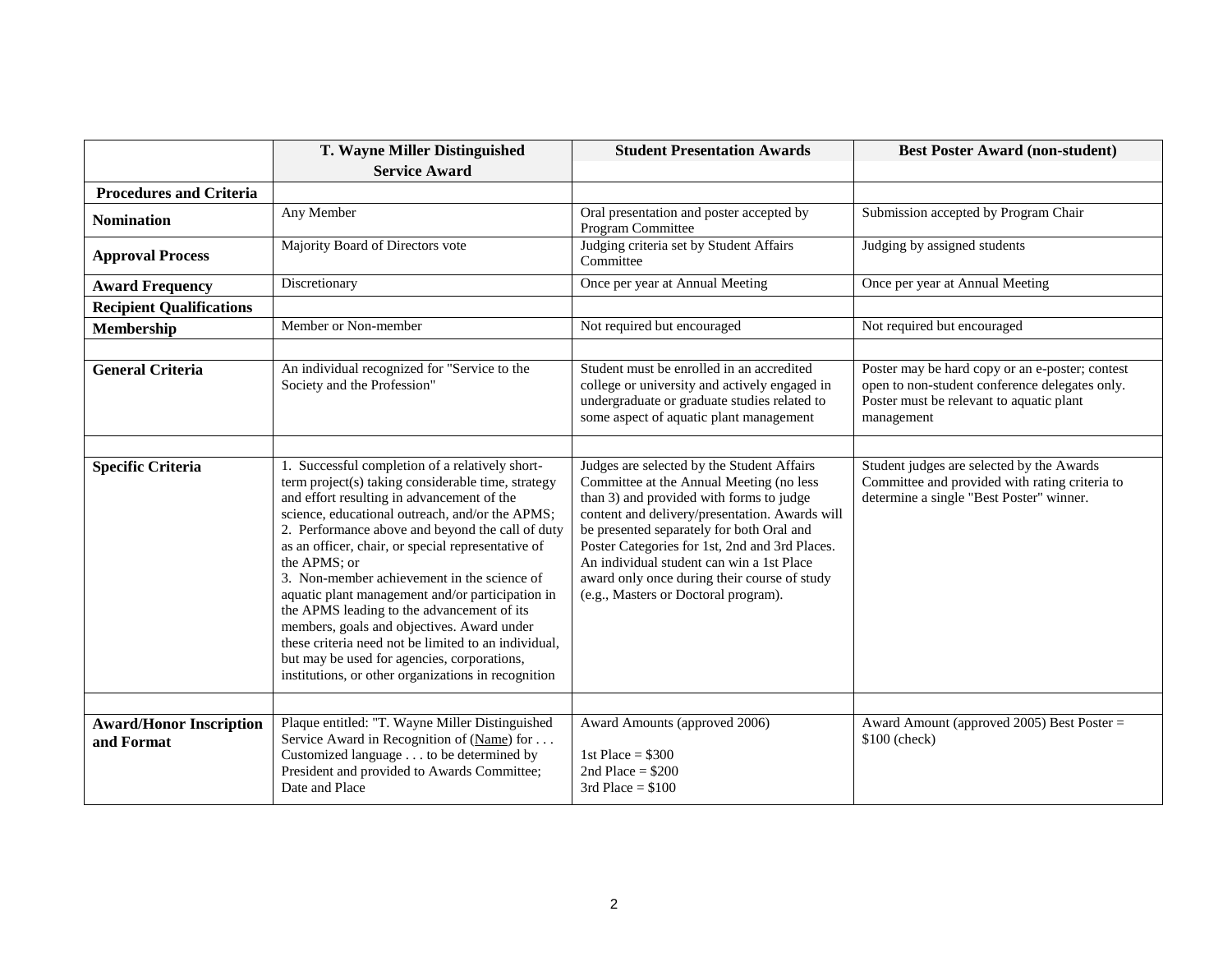|                                              | <b>Exhibitors Excellence Award</b>                                                                                                                                                                                                                           | <b>Outstanding JAPM Article Award</b>                                                                                                                                                                                                     | <b>Outstanding Graduate Student Award</b>                                                                                                                                                                                                                                                                                    |
|----------------------------------------------|--------------------------------------------------------------------------------------------------------------------------------------------------------------------------------------------------------------------------------------------------------------|-------------------------------------------------------------------------------------------------------------------------------------------------------------------------------------------------------------------------------------------|------------------------------------------------------------------------------------------------------------------------------------------------------------------------------------------------------------------------------------------------------------------------------------------------------------------------------|
| <b>Procedures and Criteria</b>               |                                                                                                                                                                                                                                                              |                                                                                                                                                                                                                                           |                                                                                                                                                                                                                                                                                                                              |
| <b>Nomination</b>                            | <b>Current Exhibitor at Annual Meeting</b>                                                                                                                                                                                                                   | Any Member                                                                                                                                                                                                                                | Any Member                                                                                                                                                                                                                                                                                                                   |
| <b>Approval Process</b>                      | Judges selected by Exhibits Committee                                                                                                                                                                                                                        | Majority Board of Director vote                                                                                                                                                                                                           | Majority Board of Directors vote                                                                                                                                                                                                                                                                                             |
| <b>Award Frequency</b>                       | Once per year at Annual Meeting                                                                                                                                                                                                                              | Discretionary                                                                                                                                                                                                                             | Discretionary                                                                                                                                                                                                                                                                                                                |
| <b>Recipient Qualifications</b>              |                                                                                                                                                                                                                                                              |                                                                                                                                                                                                                                           |                                                                                                                                                                                                                                                                                                                              |
| Membership                                   | Not required but encouraged                                                                                                                                                                                                                                  | Member or Non-member                                                                                                                                                                                                                      | Not required but encouraged                                                                                                                                                                                                                                                                                                  |
|                                              |                                                                                                                                                                                                                                                              |                                                                                                                                                                                                                                           |                                                                                                                                                                                                                                                                                                                              |
| <b>General Criteria</b>                      | Current paid exhibitor fees; meet space allocation<br>limitations                                                                                                                                                                                            | An author and co-author(s) recognized for<br>research published in the JAPM that is unique<br>and will further science                                                                                                                    | A graduate student recognized for outstanding<br>achievement during graduate studies in the field of<br>aquatic plant management.                                                                                                                                                                                            |
|                                              |                                                                                                                                                                                                                                                              |                                                                                                                                                                                                                                           |                                                                                                                                                                                                                                                                                                                              |
| <b>Specific Criteria</b>                     | Judges (typically students) are selected by the<br>Exhibits Committee (no less than 3) and provided<br>with forms to judge criteria including exhibit<br>staffing, graphics, information presentation, key<br>message delivery on products or services, etc. | 1. The award will be determined by the Editor<br>and Associate Editors<br>2. The individual(s) will be chosen from<br>journal articles from the previous year.<br>3. Any member may recommend an article to<br>any Editor for nomination. | 1. Student must be enrolled in an accredited<br>college or university and actively engaged in<br>graduate studies related to some aspect of aquatic<br>plant management.<br>2. An individual student can win award more than<br>once, but only if being recognized for significantly<br>different projects or contributions. |
|                                              |                                                                                                                                                                                                                                                              |                                                                                                                                                                                                                                           |                                                                                                                                                                                                                                                                                                                              |
| <b>Award/Honor Inscription</b><br>and Format | Plaque entitled "Exhibitors Excellence Award"<br>with APMS logo; Date and Place                                                                                                                                                                              | Plaque entitled: Outstanding Journal of<br>Aquatic Plant Management Award in<br>Recognition of (Name) forCustomized<br>language (Citation to be determined by<br>Awards Committee); Date and Place                                        | Plaque entitled: Outstanding Graduate Student<br>Award in Recognition of (Name) for Customized<br>language (Citation to be determined by Awards<br>Committee); Date and Place                                                                                                                                                |